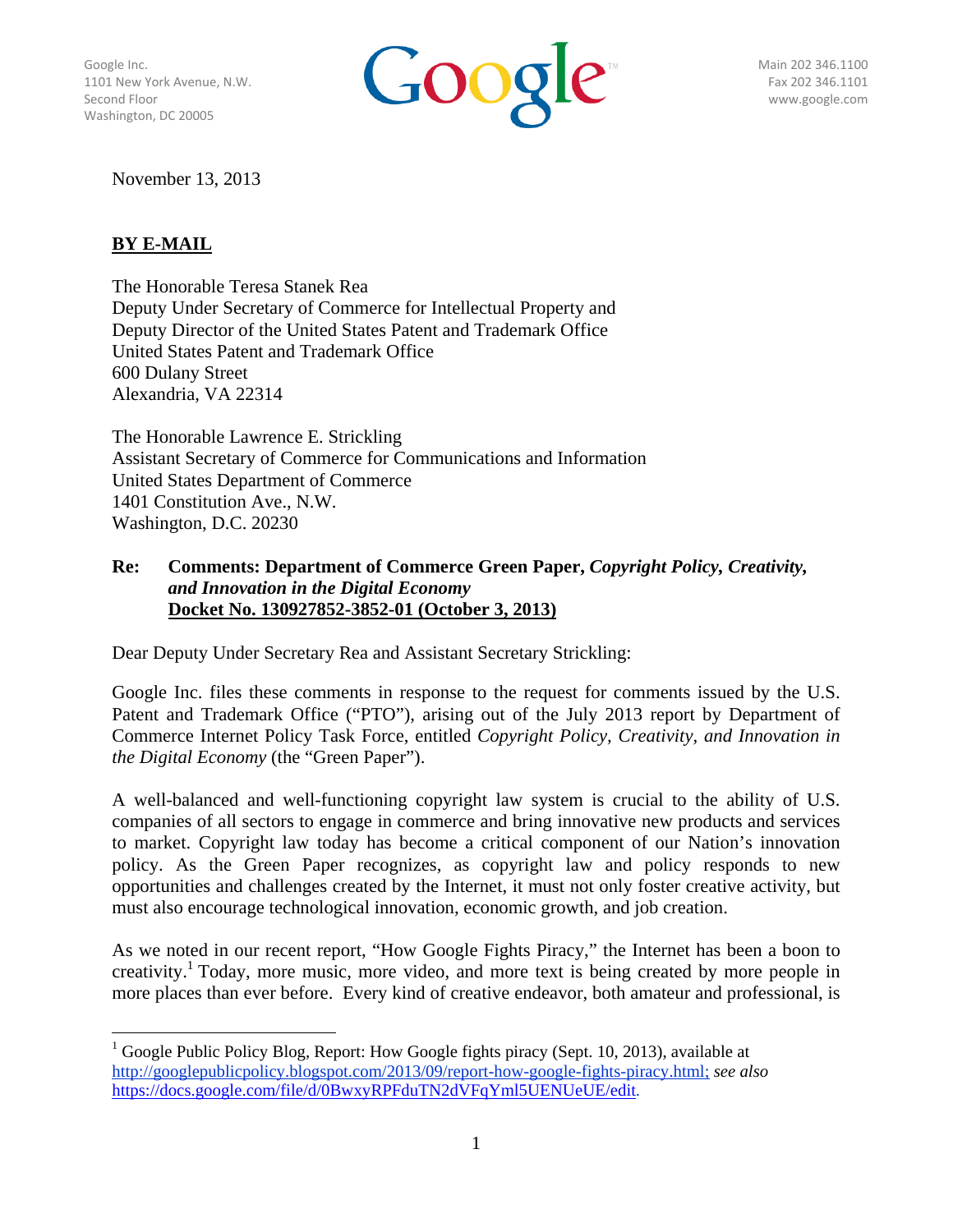

being transformed by the new opportunities and lower costs made possible by digital tools and online distribution.

Google supports and welcomes the PTO's efforts to gather information regarding the five topics addressed in its request for comments. We look forward to reviewing the submissions that the PTO will receive, and appreciate the additional opportunity to submit post-hearing comments.

In these comments, Google responds specifically to Question 4, relating to the legal treatment of remixes, described by the Green Paper as "creative new works produced through changing and combining portions of existing works":

*Can more widespread implementation of intermediary licensing, such as YouTube's Content ID system, play a constructive role? If so, how? If not, why not?*

Since the question refers specifically to YouTube's Content ID system, and YouTube is a subsidiary of Google, we would like to take this opportunity to provide additional information about Content ID and the role of licensing at YouTube.

## **YouTube and Video Remix Culture**

 

In order to understand the nature of the challenge that Content ID attempts to address, it is important to begin with an understanding of the enormous scale of YouTube. More than 1 billion unique users visit YouTube each month and together watch more than 6 billion hours of video. And more than 100 hours of video are uploaded to YouTube every minute, spanning every conceivable topic from politics to comedy, from daredevil sports to religion. YouTube has been a transformational force in the world of creative expression, a global video platform at a scale never imagined.

It is also important to keep in mind the central importance of "remixes" in modern video culture, and thus to YouTube. Just last month, the Pew Internet and American Life Project reported that 40% of adults who post videos to online sites post "videos that mix content and material in a creative way."<sup>2</sup> And in 2010, Pew found that among Internet users, 21% of teens and 15% of adults reported creating "remixes."<sup>3</sup> In the past two triennial DMCA rule-makings conducted by the U.S. Copyright Office, the Register of Copyright confirmed that many kinds of video remix activity could qualify as a noninfringing fair use.<sup>4</sup> Even a brief sampling of YouTube quickly

<sup>&</sup>lt;sup>2</sup> Pew Research Center's Internet and American Life Project, Online Video 2013 (Oct. 2013) at 14, available at http://pewinternet.org/Reports/2013/Online-video. 3

 $3$  Pew Research Center's Internet and American Life Project, Social Media & Mobile Internet Use Among Teens and Young Adults (Feb. 2010) at 23, available at http://www.pewinternet.org/Reports/2010/Social-Media-and-Young-Adults.aspx.

 $4$  U.S. Copyright Office, Section 1201 Rulemaking: Fifth Triennial Proceeding to Determine Exemptions to the Prohibition on Circumvention (Oct. 12, 2012) at 126-28; U.S. Copyright Office, Recommendation of the Register in RM 2008-8, Rulemaking on Exemptions from the Prohibition on Circumvention of Copyright Protection Systems for Access Control Technologies (June 11, 2010) at 49-52.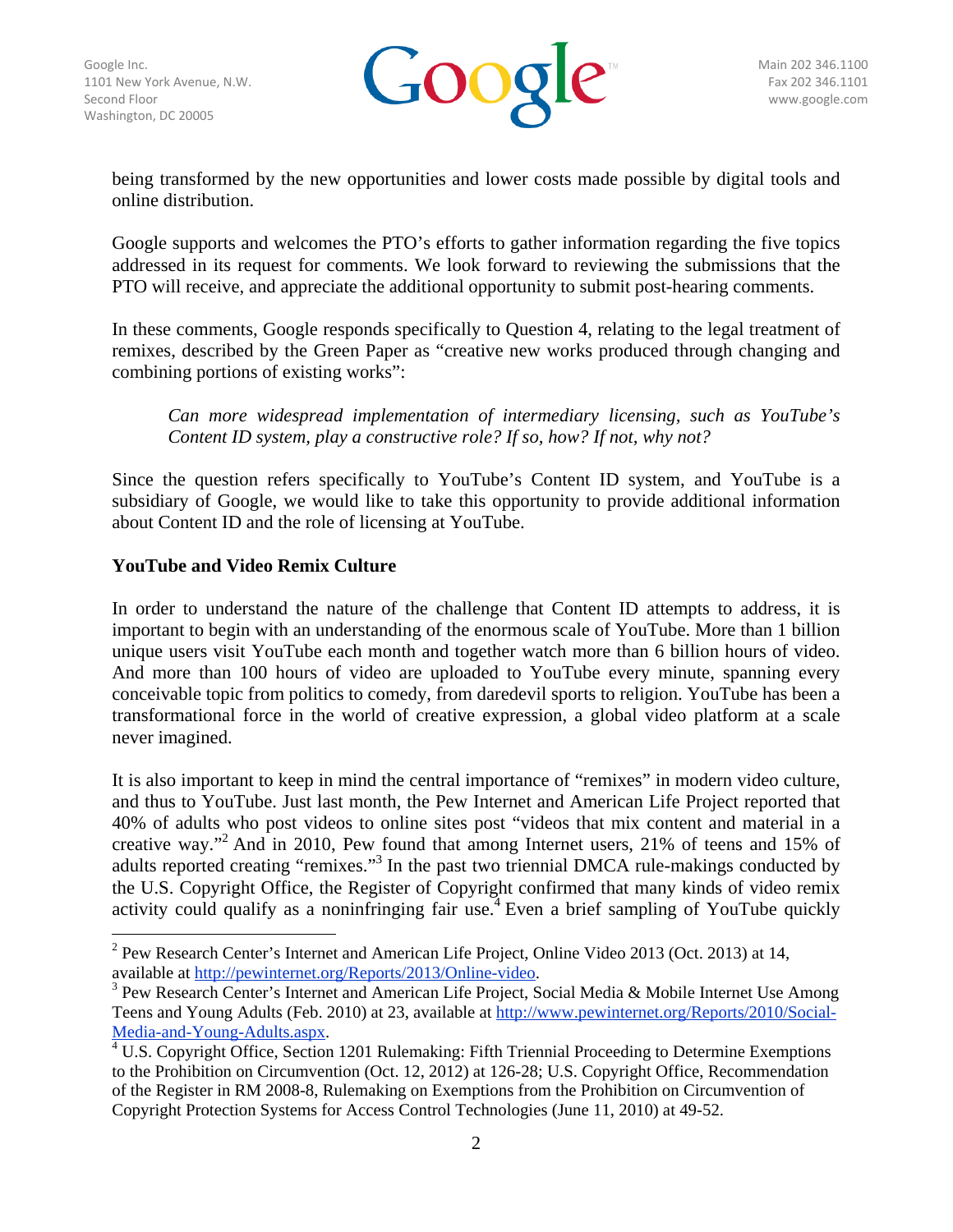Washington, DC 20005



makes evident the central role that remix plays among the YouTube community, both for video creators and their viewing audiences.

### **Content ID: A Win-Win-Win Solution**

Beginning in 2007, YouTube developed and launched the most advanced content identification system in the world, called Content ID. With this system, rightsholders are able to identify useruploaded videos that are entirely *or* partially their content, and choose, in advance, what they want to happen when those videos are found. Although not created specifically to address the copyright issues raised by remixes, YouTube's Content ID system has developed into a pragmatic, efficient, and scalable solution to many of the difficulties that previously faced remix creators, rightsholders in prior existing works, and the viewing public.

Today, more than one million partners are making money from their YouTube videos. More than 4,000 rightsholder partners use Content ID to manage their copyrights appearing within usergenerated content on the site. These partners include network broadcasters, movie studios, music publishers, songwriters, and record labels, and they are collectively making hundreds of millions of dollars by using Content ID's tools to monetize these videos.

Briefly described, this is how it works: Rightsholders deliver to YouTube reference files (these can be audio-only or video) of content they own, metadata describing that content, and policies describing what they want YouTube to do when it finds a match. Rightsholders can choose between three policies when an upload matches their content: 1) make money from them (for monetized videos the majority of the revenue goes to rightsholders); 2) leave them up and track viewing statistics; or 3) block them from YouTube altogether. Content ID compares videos uploaded to the site against those reference files, automatically identifies the content, and applies the rightsholder's preferred policy. The Content ID system is made available to rightsholders at no cost – in fact, if the rightsholder opts to monetize matches, Google effectively pays them to use it! Each day on YouTube, creators are not only engaging in an interactive, two-way relationship with their fans and subscribers,<sup>5</sup> but they are also developing entirely new revenue streams from viral, creative, user-generated content.<sup>6</sup>

Of course, while this may be simple to describe in the abstract, making it work in real-time as more than 100 hours of new video are uploaded each minute is a monumental undertaking. Content ID scans over 250 years of video every day. Development of Content ID required an

 

<sup>5</sup> *See, e.g.*, Gotye – Somebodies: A YouTube Orchestra (Aug. 12, 2012), available at http://www.youtube.com/watch?v=opg4VGvyi3M.

<sup>&</sup>lt;sup>6</sup> See THE GUARDIAN, Harlem Shake: Baauer cashes in on viral video's massive YouTube success (Feb. 19, 2013), available at http://www.theguardian.com/technology/2013/feb/19/harlem-shake-baaueryoutube-success.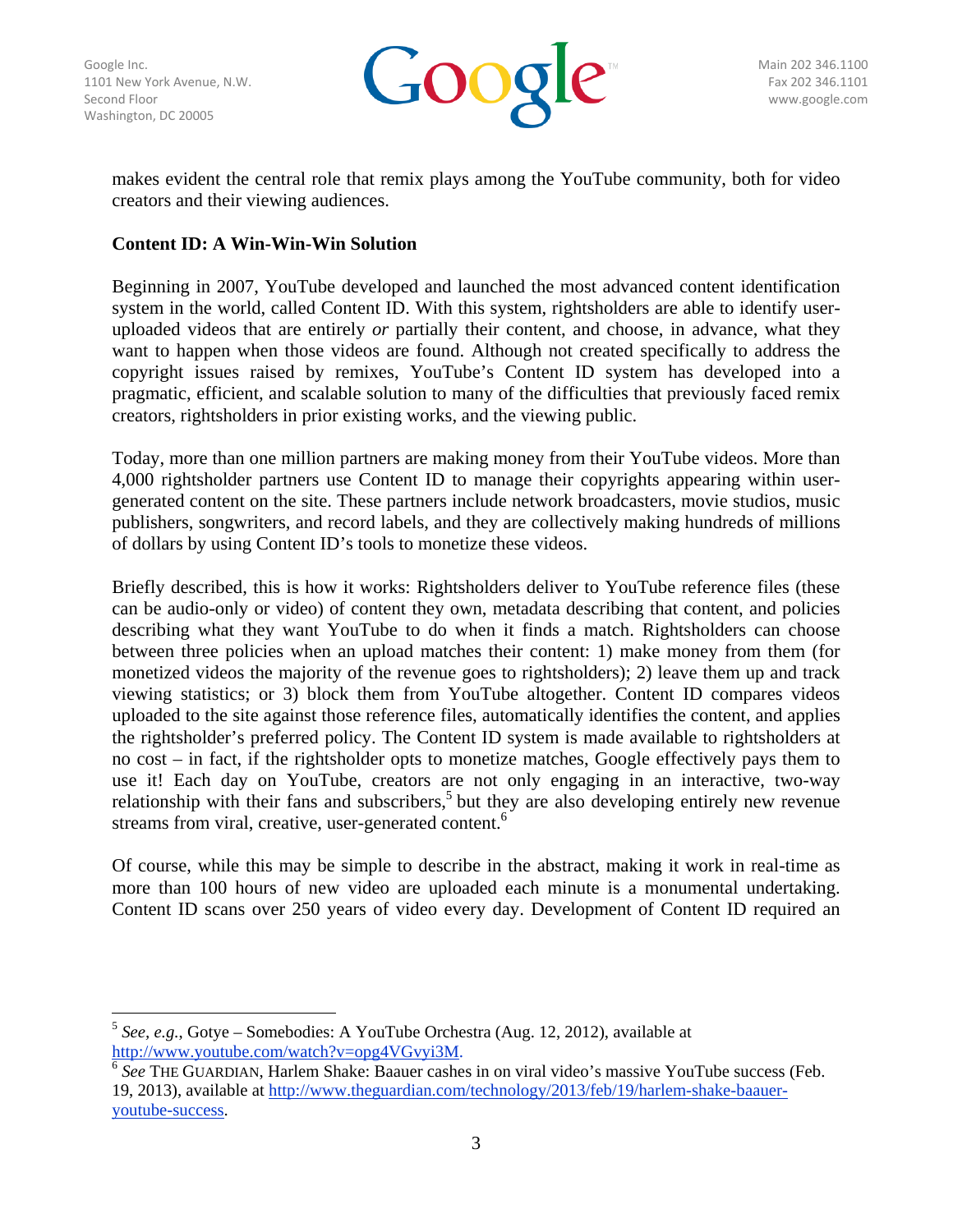

investment of more than \$30 million and more than 50,000 engineering hours. Google continues to invest substantial resources to maintain and improve Content ID on an ongoing basis.<sup>7</sup>

Content ID has proven to be a pivotal technology to the success of the YouTube platform. While initially perceived by rightsholders as an antipiracy solution, today the majority of partners using Content ID choose to monetize their claims, rather than block videos from appearing on YouTube. There are more than 4,000 partners using Content ID, including major U.S. network broadcasters, movie studios, and record labels. We have more than 15 million active reference files (over 1,500,000 hours of material) in the Content ID database, which have been used to "claim" more than 200 million videos on YouTube.

Content ID has been a win-win-win solution for YouTube, copyright owners, and YouTube users. The system has created a new source of revenue for copyright owners, as well as for YouTube. In fact, today Content ID "claimed" videos account for more than one-third of all monetized YouTube views. Content ID benefits YouTube creators, as well. When copyright owners choose to monetize or track user-submitted videos, it allows creators to remix and upload a wide variety of new creations built on that existing content, without having to independently seek out licenses for it.

#### **The Limits of Content ID and Licensing for Remixes**

 

In evaluating the costs and benefits of intermediary licensing using automated identification systems like Content ID, Google urges the PTO to keep in mind the need for mechanisms to protect fair use remixes from being blocked or being "licensed" by rightsholders who have no proper claim on them.

While Google is proud of Content ID and the way in which it can reduce transaction costs for licensing online video (including remixes), Content ID can never address all of the copyright complexities that remix creators face. As an initial matter, Content ID will never include reference files for every copyrighted work that might be included in every remix uploaded to the site. While Content ID currently has over 15 million reference files in its database, that represents a tiny fraction of all the audio, video, and imagery that falls within the scope of copyright. In other words, no matter how comprehensive Content ID's database of reference files may one day become, there will always be an important role for fair use when it comes to remixes on YouTube.

Fortunately, Content ID is a supplement to, not a substitute for, fair use. Content ID cannot categorically separate remixes that qualify as fair uses (and thus require no licensing) from remixes that are infringing in the absence of a license. As the Green Paper recognized, "[u]nder current U.S. law, some remixes may qualify as a fair use of the copyrighted material they draw

<sup>7</sup> For example, in 2012 YouTube announced improvements to making matching more precise.YouTube Official Blog, Improving Content ID (Oct. 3, 2012), available at http://youtubeglobal.blogspot.com/2012/10/improving-content-id.html.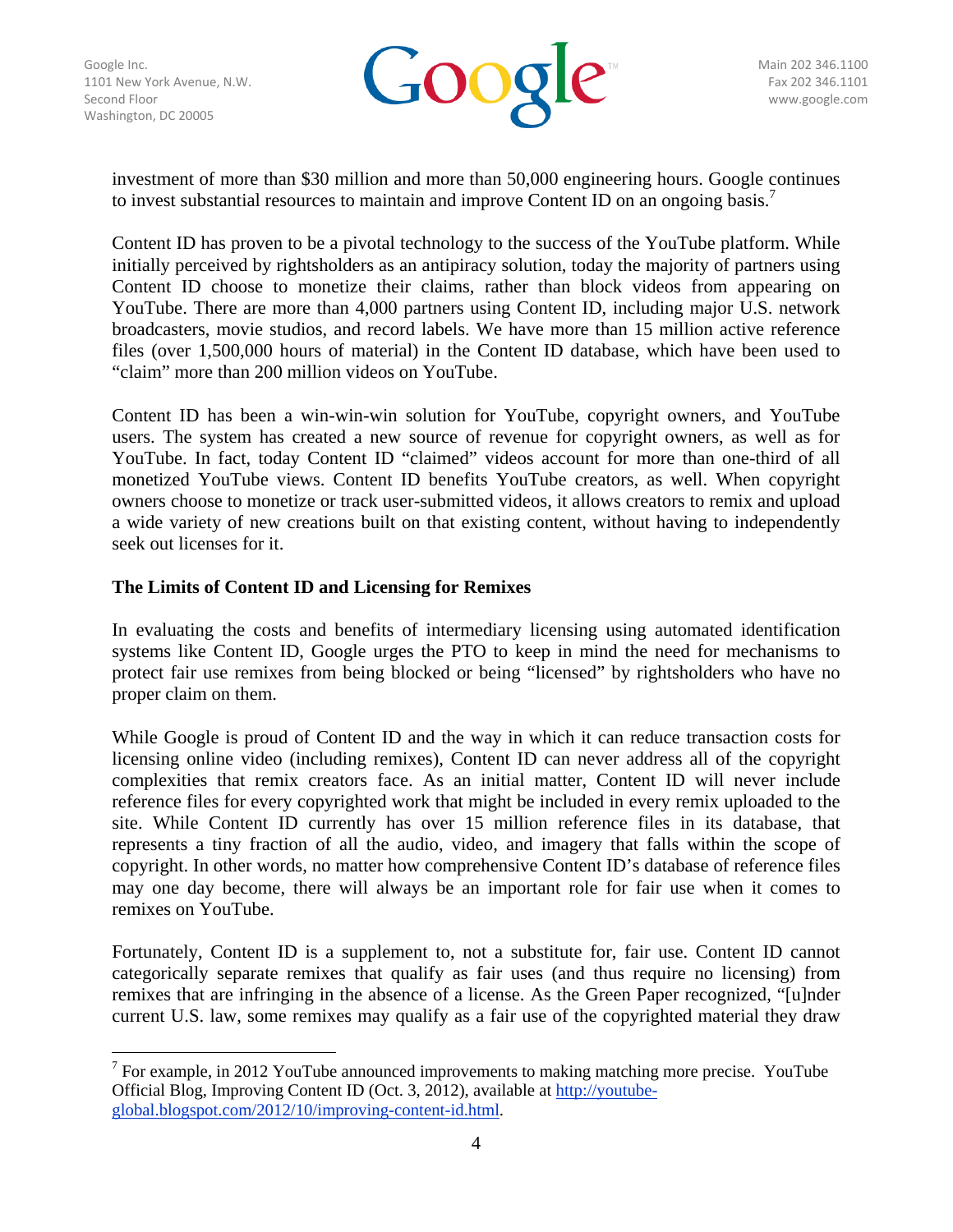

on."<sup>8</sup> While Content ID is quite adept at identifying the *inclusion* in an uploaded video of preexisting material for which it has a reference file, it cannot apply the case-by-case, four factor legal analysis that is required to determine whether that inclusion constitutes a fair use.

This can potentially create two kinds of difficulties for noninfringing remixes. First, the Content ID match may result in the blocking of the video (if the rightsholder in the pre-existing content has elected to block). Second, it may result in the video being monetized in favor of someone who has no entitlement to license fees (if the rightsholder in the pre-existing content has elected to monetize). The second case can be particularly galling to a remix creator whose fair use video is intended as a criticism or parody of the rightsholder or work in question.

In order to address this problem, the Content ID system permits the uploader to challenge a Content ID "claim" on her video by sending a "dispute" to the rightsholder via YouTube's system.<sup>9</sup> This is accomplished through a simple web form, where the uploader is asked to provide basic information and explain why she believes that the Content ID "claim" should be released.<sup>10</sup> YouTube has systems in place to prevent abuse of this process by users and rightsholders alike: An invalid Content ID dispute can result in a copyright removal and strike applied to the user's account. Misuse by rightsholders can result in denial of access to specific functionality or even to Content ID itself. This process serves as an important safety valve that protects noninfringing remix videos from being nevertheless blocked or "licensed" by the Content ID system.

In addition to the dispute mechanism described above, there may be a role here for voluntary "best practices" on the part of rightsholders to help guide the use of identification systems like Content ID. While no automated identification system can accurately distinguish fair use remixes from infringing remixes, those systems can provide rightsholders with tools that can be adjusted to reduce the risk of over-claiming.

For example, Content ID can be set by rightsholders to distinguish between videos that have matching audio and video tracks, and those where the audio track is not the one that originally accompanied the video. Where the audio and video tracks are not from the same work, this is a tell-tale sign that a remix may be involved. In addition, the system can also be instructed to overlook matches below a certain duration or to apply different policies to matches depending on the duration of the match. Where, for example, a match is only for a short duration, and where the match represents a small proportion of the video, these are also tell-tale signs that a remix

 

<sup>8</sup> Green Paper at 28.

<sup>9</sup> For further details, *see* YouTube Copyright Center, Content ID Claim Basics, available at

 $\frac{http://youtube.com/yt/copyright/content-id-disputes.html}{10}$  In some special cases, where a claiming rightsholder rejects a dispute, the uploader may be asked to file an appeal in order to get her video restored. In the face of an appeal, the rightsholder may allow the video to be restored, or may file a formal DMCA takedown notice, at which point the DMCA procedures take over. YouTube Official Blog, Improving Content ID (Oct. 3, 2012), available at http://youtubeglobal.blogspot.com/2012/10/improving-content-id.html.